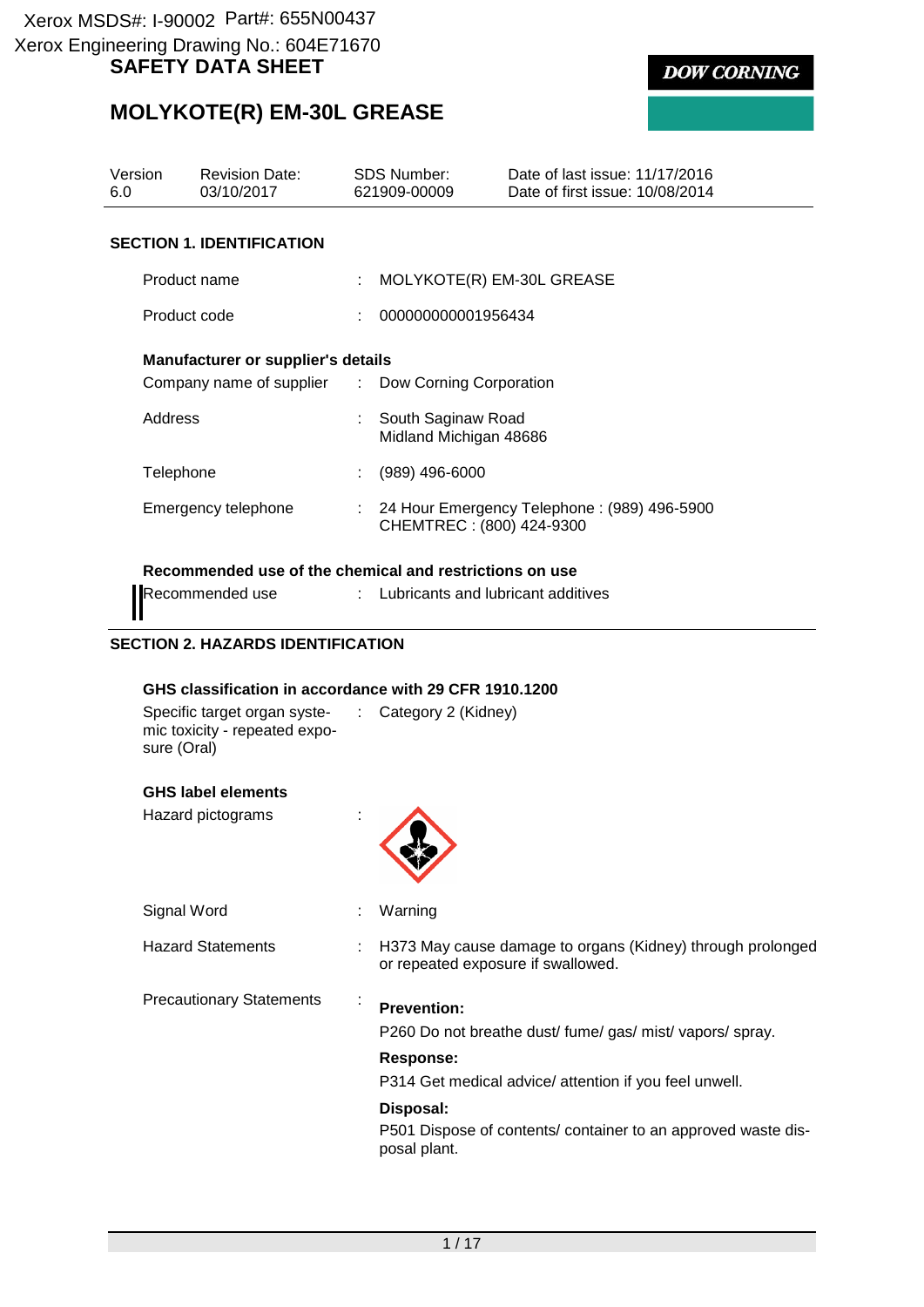

# **MOLYKOTE(R) EM-30L GREASE**

| Version<br>6.0               | <b>Revision Date:</b><br>03/10/2017                      |        | SDS Number:<br>621909-00009                         | Date of last issue: 11/17/2016<br>Date of first issue: 10/08/2014 |  |  |  |  |
|------------------------------|----------------------------------------------------------|--------|-----------------------------------------------------|-------------------------------------------------------------------|--|--|--|--|
| Other hazards<br>None known. |                                                          |        |                                                     |                                                                   |  |  |  |  |
|                              | <b>SECTION 3. COMPOSITION/INFORMATION ON INGREDIENTS</b> |        |                                                     |                                                                   |  |  |  |  |
|                              | Substance / Mixture                                      | $\sim$ | Mixture                                             |                                                                   |  |  |  |  |
|                              | Chemical nature                                          |        | Inorganic and organic compounds<br>in synthetic oil |                                                                   |  |  |  |  |

#### **Hazardous ingredients**

| l Chemical name                      | CAS-No.    | Concentration (% w/w) |
|--------------------------------------|------------|-----------------------|
| Dec-1-ene, homopolymer, hydrogenated | 68037-01-4 | >= 36 -<= 38          |
| 12-Hydroxy lithium stearate          | 7620-77-1  | $>= 7 - 5 = 8$        |
| Melamine cyanurate                   | 37640-57-6 | $>= 5 - 5 = 6$        |

### **SECTION 4. FIRST AID MEASURES**

| General advice                                                    |    | In the case of accident or if you feel unwell, seek medical<br>advice immediately.<br>When symptoms persist or in all cases of doubt seek medical<br>advice.      |
|-------------------------------------------------------------------|----|-------------------------------------------------------------------------------------------------------------------------------------------------------------------|
| If inhaled                                                        |    | If inhaled, remove to fresh air.<br>Get medical attention if symptoms occur.                                                                                      |
| In case of skin contact                                           |    | : Wash with water and soap as a precaution.<br>Get medical attention if symptoms occur.                                                                           |
| In case of eye contact                                            |    | : Flush eyes with water as a precaution.<br>Get medical attention if irritation develops and persists.                                                            |
| If swallowed                                                      |    | If swallowed, DO NOT induce vomiting.<br>Get medical attention if symptoms occur.<br>Rinse mouth thoroughly with water.                                           |
| Most important symptoms<br>and effects, both acute and<br>delayed |    | May cause damage to organs through prolonged or repeated<br>exposure if swallowed.                                                                                |
| Protection of first-aiders                                        | t. | First Aid responders should pay attention to self-protection,<br>and use the recommended personal protective equipment<br>when the potential for exposure exists. |
| Notes to physician                                                |    | Treat symptomatically and supportively.                                                                                                                           |

#### **SECTION 5. FIRE-FIGHTING MEASURES**

| Suitable extinguishing media : Water spray |                        |
|--------------------------------------------|------------------------|
|                                            | Alcohol-resistant foam |
|                                            | Carbon dioxide (CO2)   |
|                                            | Dry chemical           |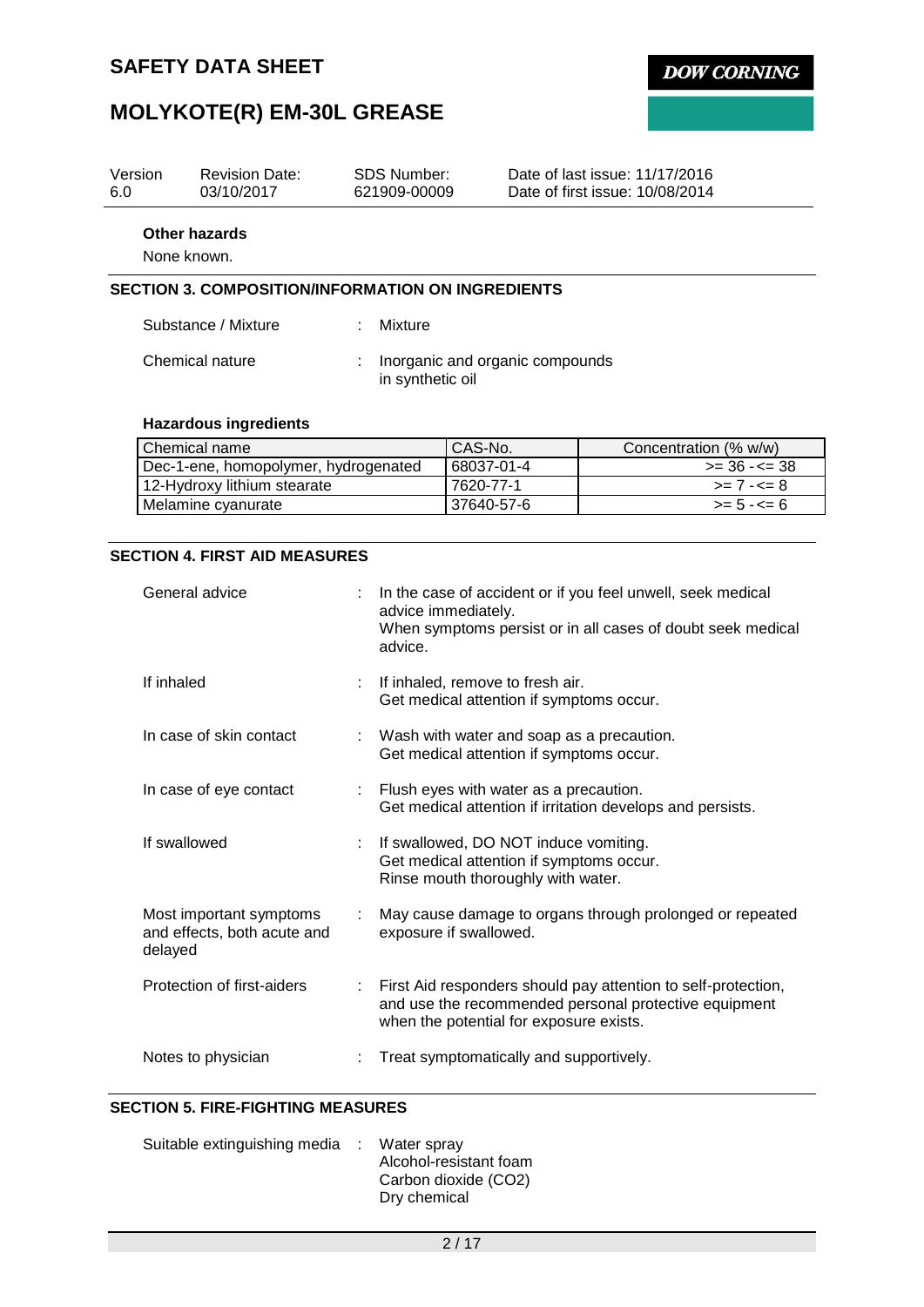**DOW CORNING** 

# **MOLYKOTE(R) EM-30L GREASE**

| Version<br>6.0 |                                          | <b>Revision Date:</b><br>03/10/2017 |     | <b>SDS Number:</b><br>621909-00009                                                                   | Date of last issue: 11/17/2016<br>Date of first issue: 10/08/2014                                                                                                                                                              |  |
|----------------|------------------------------------------|-------------------------------------|-----|------------------------------------------------------------------------------------------------------|--------------------------------------------------------------------------------------------------------------------------------------------------------------------------------------------------------------------------------|--|
|                | media                                    | Unsuitable extinguishing            |     | : None known.                                                                                        |                                                                                                                                                                                                                                |  |
|                | Specific hazards during fire<br>fighting |                                     | ÷.  | Exposure to combustion products may be a hazard to health.                                           |                                                                                                                                                                                                                                |  |
|                | ucts                                     | Hazardous combustion prod-          | -11 | Carbon oxides<br>Metal oxides<br>Nitrogen oxides (NOx)<br>Fluorine compounds<br>Oxides of phosphorus |                                                                                                                                                                                                                                |  |
|                | ods                                      | Specific extinguishing meth-        | ÷   | SO.<br>Evacuate area.                                                                                | Use extinguishing measures that are appropriate to local cir-<br>cumstances and the surrounding environment.<br>Use water spray to cool unopened containers.<br>Remove undamaged containers from fire area if it is safe to do |  |
|                | for fire-fighters                        | Special protective equipment :      |     | Use personal protective equipment.                                                                   | In the event of fire, wear self-contained breathing apparatus.                                                                                                                                                                 |  |

#### **SECTION 6. ACCIDENTAL RELEASE MEASURES**

| Personal precautions, protec- :<br>tive equipment and emer-<br>gency procedures |    | Use personal protective equipment.<br>Follow safe handling advice and personal protective<br>equipment recommendations.                                                                                                                                                                                                                                                                                                                                                                                                                                                                                                                                           |
|---------------------------------------------------------------------------------|----|-------------------------------------------------------------------------------------------------------------------------------------------------------------------------------------------------------------------------------------------------------------------------------------------------------------------------------------------------------------------------------------------------------------------------------------------------------------------------------------------------------------------------------------------------------------------------------------------------------------------------------------------------------------------|
| Environmental precautions                                                       | ÷. | Discharge into the environment must be avoided.<br>Prevent further leakage or spillage if safe to do so.<br>Retain and dispose of contaminated wash water.<br>Local authorities should be advised if significant spillages<br>cannot be contained.                                                                                                                                                                                                                                                                                                                                                                                                                |
| Methods and materials for<br>containment and cleaning up                        |    | Soak up with inert absorbent material.<br>For large spills, provide diking or other appropriate<br>containment to keep material from spreading. If diked material<br>can be pumped, store recovered material in appropriate<br>container.<br>Clean up remaining materials from spill with suitable<br>absorbent.<br>Local or national regulations may apply to releases and<br>disposal of this material, as well as those materials and items<br>employed in the cleanup of releases. You will need to<br>determine which regulations are applicable.<br>Sections 13 and 15 of this SDS provide information regarding<br>certain local or national requirements. |

### **SECTION 7. HANDLING AND STORAGE**

| Technical measures | : See Engineering measures under EXPOSURE |
|--------------------|-------------------------------------------|
|                    | CONTROLS/PERSONAL PROTECTION section.     |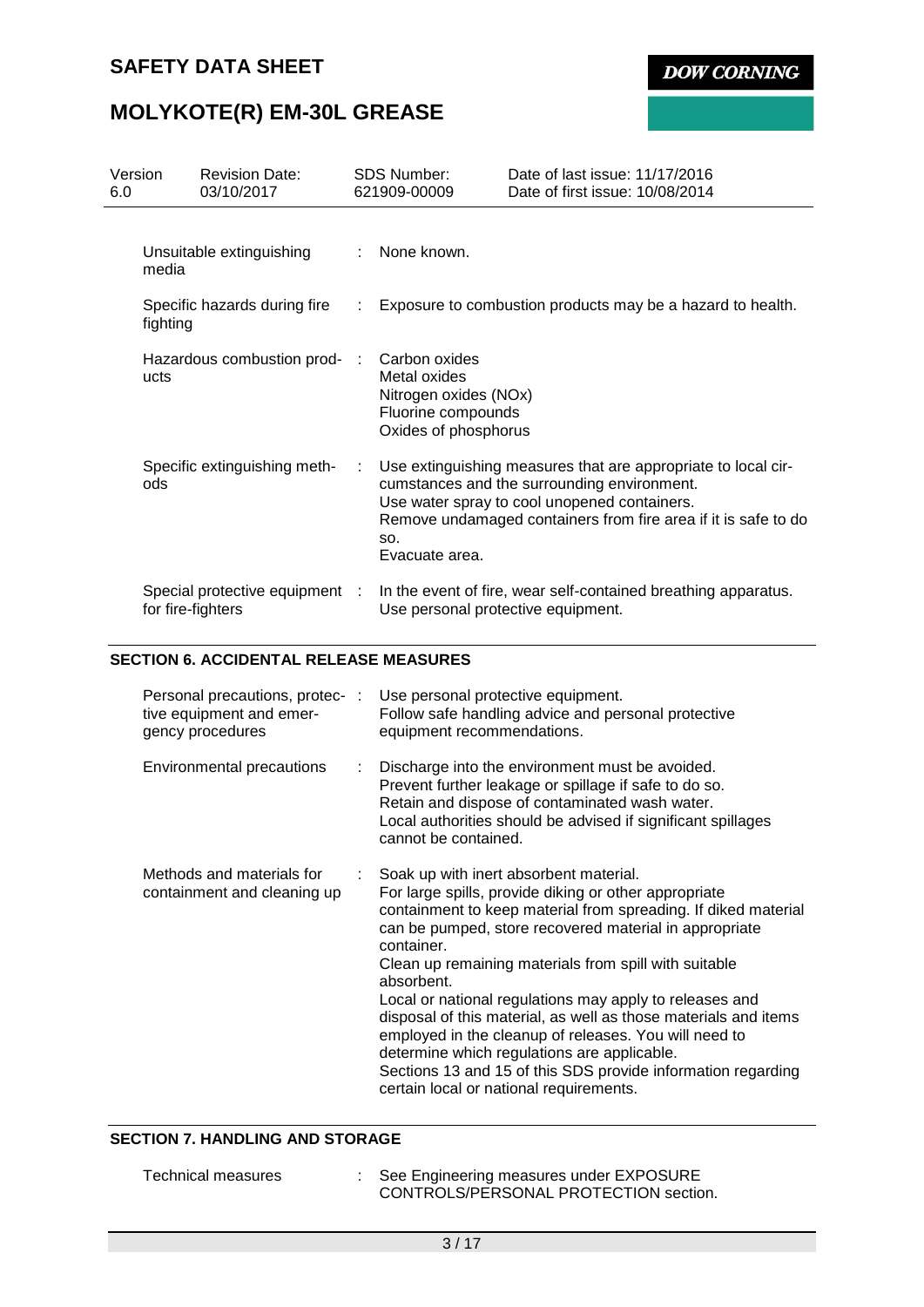**DOW CORNING** 

### **MOLYKOTE(R) EM-30L GREASE**

| Version<br>6.0          |  | <b>Revision Date:</b><br>03/10/2017 |                                                                                                                                                                                                                                                                           | <b>SDS Number:</b><br>621909-00009   | Date of last issue: 11/17/2016<br>Date of first issue: 10/08/2014 |
|-------------------------|--|-------------------------------------|---------------------------------------------------------------------------------------------------------------------------------------------------------------------------------------------------------------------------------------------------------------------------|--------------------------------------|-------------------------------------------------------------------|
|                         |  | Local/Total ventilation             |                                                                                                                                                                                                                                                                           | Use only with adequate ventilation.  |                                                                   |
| Advice on safe handling |  |                                     | $\therefore$ Do not swallow.<br>Avoid contact with eyes.<br>Avoid prolonged or repeated contact with skin.<br>Handle in accordance with good industrial hygiene and safety<br>practice.<br>Take care to prevent spills, waste and minimize release to the<br>environment. |                                      |                                                                   |
|                         |  | Conditions for safe storage         | ÷.                                                                                                                                                                                                                                                                        | Keep in properly labeled containers. | Store in accordance with the particular national regulations.     |
|                         |  | Materials to avoid                  |                                                                                                                                                                                                                                                                           | Strong oxidizing agents              | Do not store with the following product types:                    |

#### **SECTION 8. EXPOSURE CONTROLS/PERSONAL PROTECTION**

#### **Ingredients with workplace control parameters**

| Ingredients                 | CAS-No.   | Value type<br>(Form of<br>exposure) | Control parame-<br>ters / Permissible<br>concentration | Basis |
|-----------------------------|-----------|-------------------------------------|--------------------------------------------------------|-------|
| 12-Hydroxy lithium stearate | 7620-77-1 | TWA                                 | $10 \text{ mg/m}^3$                                    | ACGIH |

#### **Hazardous components without workplace control parameters**

| Ingredients             | CAS-No.    |
|-------------------------|------------|
| Dec-1-ene, homopolymer, | 68037-01-4 |
| hydrogenated            |            |
| Melamine cyanurate      | 37640-57-6 |
|                         |            |

**Engineering measures** : Ensure adequate ventilation, especially in confined areas. Minimize workplace exposure concentrations. Dust formation may be relevant in the processing of this product. In addition to substance-specific OELs, general limitations of concentrations of particulates in the air at workplaces have to be considered in workplace risk assessment. Relevant limits include: OSHA PEL for Particulates Not Otherwise Regulated of 15 mg/m3 - total dust, 5 mg/m3 - respirable fraction; and ACGIH TWA for Particles (insoluble or poorly soluble) Not Otherwise Specified of 3 mg/m3 - respirable particles, 10 mg/m3 inhalable particles.

#### **Personal protective equipment**

| Respiratory protection | General and local exhaust ventilation is recommended to     |
|------------------------|-------------------------------------------------------------|
|                        | maintain vapor exposures below recommended limits. Where    |
|                        | concentrations are above recommended limits or are          |
|                        | unknown, appropriate respiratory protection should be worn. |
|                        | Follow OSHA respirator regulations (29 CFR 1910.134) and    |
|                        | use NIOSH/MSHA approved respirators. Protection provided    |
|                        | by air purifying respirators against exposure to any        |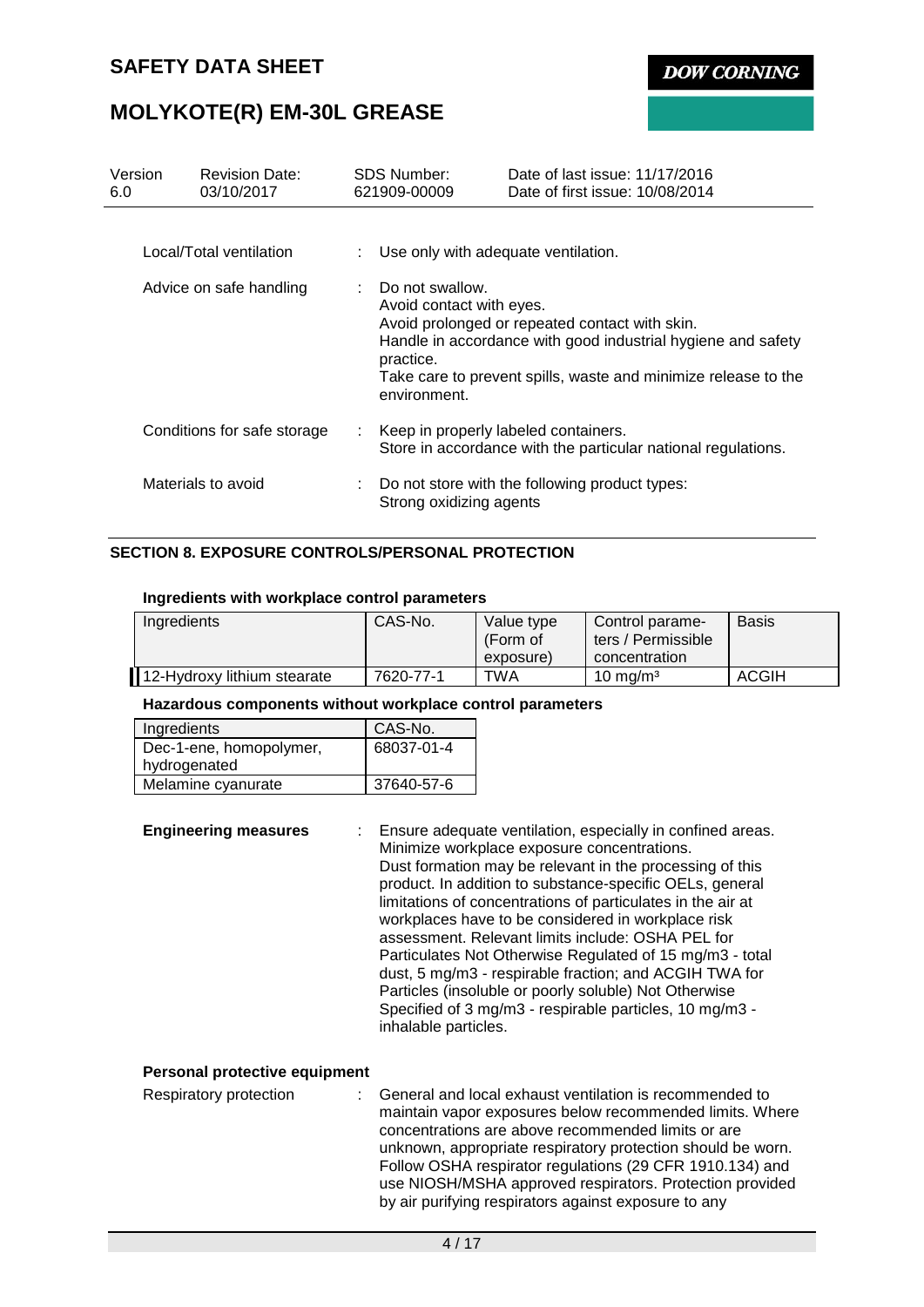**DOW CORNING** 

# **MOLYKOTE(R) EM-30L GREASE**

| Version<br>6.0 | <b>Revision Date:</b><br>03/10/2017 | <b>SDS Number:</b><br>621909-00009                                | Date of last issue: 11/17/2016<br>Date of first issue: 10/08/2014                                                                                                                                                                                                                                                                                                        |
|----------------|-------------------------------------|-------------------------------------------------------------------|--------------------------------------------------------------------------------------------------------------------------------------------------------------------------------------------------------------------------------------------------------------------------------------------------------------------------------------------------------------------------|
|                |                                     | adequate protection.                                              | hazardous chemical is limited. Use a positive pressure air<br>supplied respirator if there is any potential for uncontrolled<br>release, exposure levels are unknown, or any other<br>circumstance where air purifying respirators may not provide                                                                                                                       |
|                | Hand protection<br>Material         | Chemical-resistant gloves                                         |                                                                                                                                                                                                                                                                                                                                                                          |
|                | <b>Remarks</b>                      | breaks and at the end of workday.                                 | Choose gloves to protect hands against chemicals depending<br>on the concentration specific to place of work. Breakthrough<br>time is not determined for the product. Change gloves often!<br>For special applications, we recommend clarifying the<br>resistance to chemicals of the aforementioned protective<br>gloves with the glove manufacturer. Wash hands before |
|                | Eye protection                      | Safety glasses                                                    | : Wear the following personal protective equipment:                                                                                                                                                                                                                                                                                                                      |
|                | Skin and body protection            |                                                                   | Skin should be washed after contact.                                                                                                                                                                                                                                                                                                                                     |
|                | Hygiene measures                    | located close to the working place.<br>require added precautions. | Ensure that eye flushing systems and safety showers are<br>When using do not eat, drink or smoke.<br>Wash contaminated clothing before re-use.<br>These precautions are for room temperature handling. Use at<br>elevated temperature or aerosol/spray applications may                                                                                                  |

#### **SECTION 9. PHYSICAL AND CHEMICAL PROPERTIES**

| Appearance                                                  | t. | Grease                                  |
|-------------------------------------------------------------|----|-----------------------------------------|
| Color                                                       | ÷  | white                                   |
| Odor                                                        | ÷  | slight                                  |
| <b>Odor Threshold</b>                                       |    | No data available                       |
| рH                                                          | ÷. | Not applicable                          |
| Melting point/freezing point : No data available            |    |                                         |
| Initial boiling point and boiling : Not applicable<br>range |    |                                         |
| Flash point                                                 | t. | $>200$ °C<br>Method: closed cup         |
| Evaporation rate                                            | ÷. | Not applicable                          |
| Flammability (solid, gas)                                   | ÷  | Not classified as a flammability hazard |
|                                                             |    |                                         |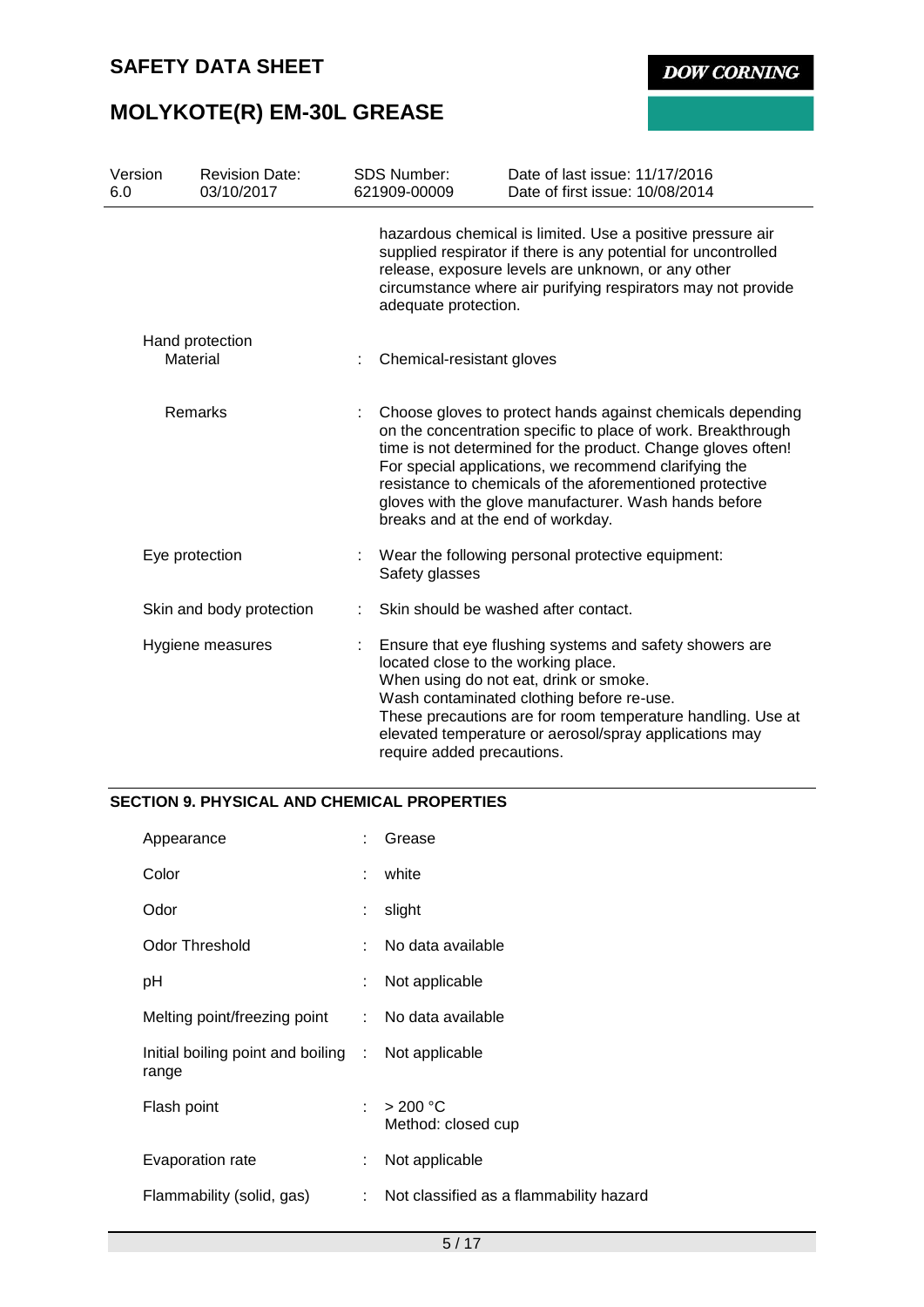**DOW CORNING** 

# **MOLYKOTE(R) EM-30L GREASE**

| Version<br>6.0 |                                                     | <b>Revision Date:</b><br>03/10/2017                 | <b>SDS Number:</b><br>621909-00009 | Date of last issue: 11/17/2016<br>Date of first issue: 10/08/2014                                                          |
|----------------|-----------------------------------------------------|-----------------------------------------------------|------------------------------------|----------------------------------------------------------------------------------------------------------------------------|
|                | Self-ignition                                       |                                                     |                                    | : The substance or mixture is not classified as pyrophoric. The<br>substance or mixture is not classified as self heating. |
|                | Upper explosion limit / Upper<br>flammability limit |                                                     | No data available                  |                                                                                                                            |
|                |                                                     | Lower explosion limit / Lower<br>flammability limit | No data available                  |                                                                                                                            |
|                |                                                     | Vapor pressure                                      | Not applicable                     |                                                                                                                            |
|                |                                                     | Relative vapor density                              | No data available                  |                                                                                                                            |
|                |                                                     | Relative density                                    | 0.9                                |                                                                                                                            |
|                | Solubility(ies)                                     | Water solubility                                    | No data available                  |                                                                                                                            |
|                | octanol/water                                       | Partition coefficient: n-                           | No data available                  |                                                                                                                            |
|                |                                                     | Autoignition temperature                            | No data available                  |                                                                                                                            |
|                |                                                     | Decomposition temperature                           | No data available                  |                                                                                                                            |
|                | Viscosity                                           | Viscosity, dynamic                                  | Not applicable                     |                                                                                                                            |
|                |                                                     | <b>Explosive properties</b>                         | Not explosive                      |                                                                                                                            |
|                |                                                     | Oxidizing properties                                |                                    | The substance or mixture is not classified as oxidizing.                                                                   |
|                |                                                     | Molecular weight                                    | No data available                  |                                                                                                                            |
| Ш              | Particle size                                       |                                                     | No data available                  |                                                                                                                            |

### **SECTION 10. STABILITY AND REACTIVITY**

| Reactivity                          | ÷. | Not classified as a reactivity hazard.                                   |
|-------------------------------------|----|--------------------------------------------------------------------------|
| Chemical stability                  | ÷  | Stable under normal conditions.                                          |
| tions                               |    | Possibility of hazardous reac- : Can react with strong oxidizing agents. |
| Conditions to avoid                 |    | None known.                                                              |
| Incompatible materials              |    | Oxidizing agents                                                         |
| Hazardous decomposition<br>products |    | No hazardous decomposition products are known.                           |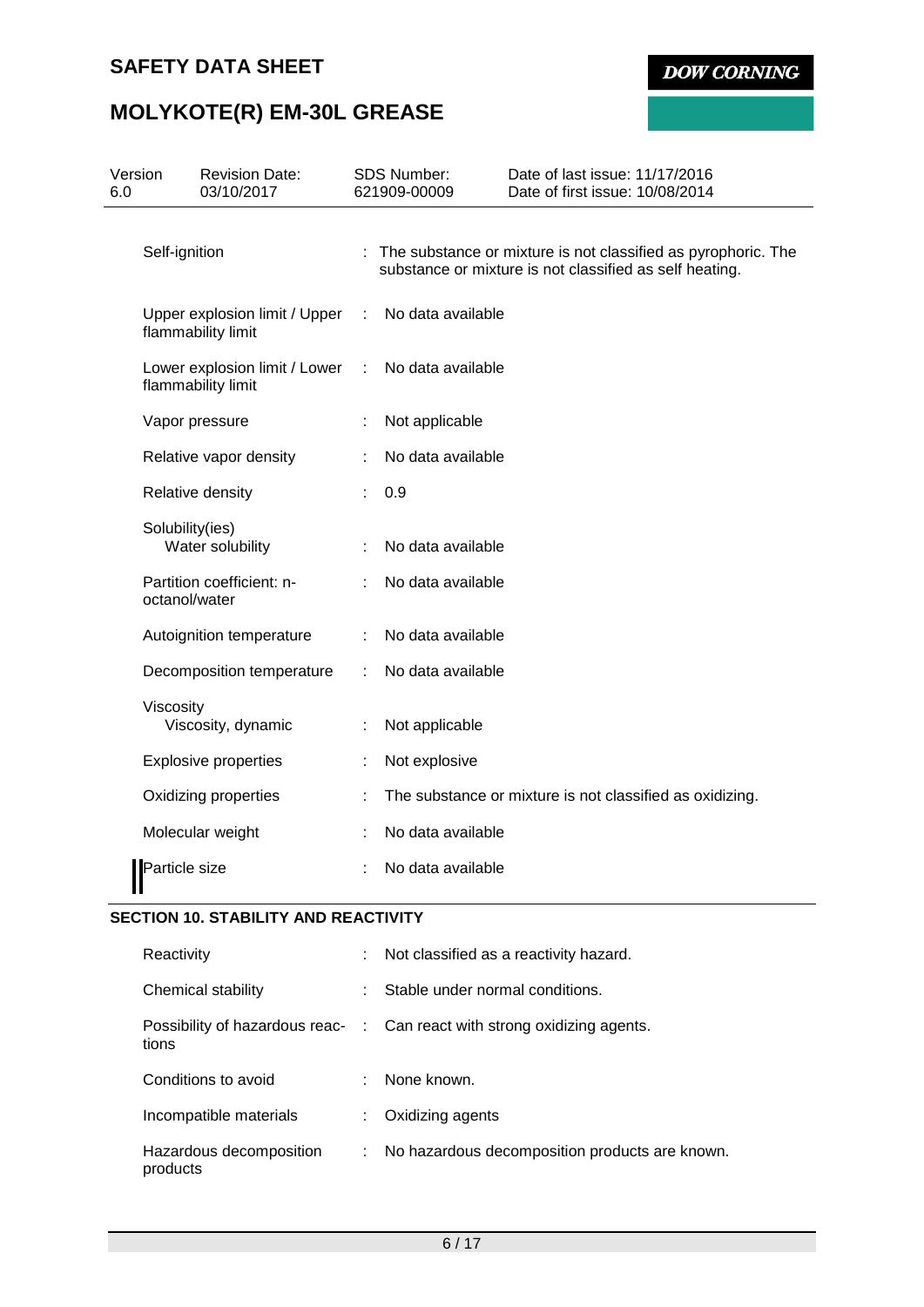**DOW CORNING** 

# **MOLYKOTE(R) EM-30L GREASE**

| Version<br>6.0  | <b>Revision Date:</b><br>03/10/2017                                                | <b>SDS Number:</b><br>621909-00009                                | Date of last issue: 11/17/2016<br>Date of first issue: 10/08/2014                                                          |
|-----------------|------------------------------------------------------------------------------------|-------------------------------------------------------------------|----------------------------------------------------------------------------------------------------------------------------|
|                 | <b>SECTION 11. TOXICOLOGICAL INFORMATION</b>                                       |                                                                   |                                                                                                                            |
| Ingestion       | Information on likely routes of exposure<br>Skin contact<br>Eye contact            |                                                                   |                                                                                                                            |
|                 | <b>Acute toxicity</b>                                                              |                                                                   |                                                                                                                            |
|                 | Not classified based on available information.                                     |                                                                   |                                                                                                                            |
| <b>Product:</b> | Acute oral toxicity                                                                |                                                                   | : Acute toxicity estimate: $> 5,000$ mg/kg<br>Method: Calculation method                                                   |
|                 | Ingredients:                                                                       |                                                                   |                                                                                                                            |
|                 | Dec-1-ene, homopolymer, hydrogenated:                                              |                                                                   |                                                                                                                            |
|                 | Acute oral toxicity                                                                |                                                                   | : LD50 (Rat): $> 5,000$ mg/kg                                                                                              |
|                 | Acute inhalation toxicity                                                          | $LC50$ (Rat): $> 5.2$ mg/l<br>Exposure time: 4 h<br>tion toxicity | Test atmosphere: dust/mist<br>Method: OECD Test Guideline 403<br>Assessment: The substance or mixture has no acute inhala- |
|                 | Acute dermal toxicity                                                              |                                                                   | : LD50 (Rat): $> 2,000$ mg/kg<br>Method: OECD Test Guideline 402<br>Remarks: Based on data from similar materials          |
|                 | 12-Hydroxy lithium stearate:                                                       |                                                                   |                                                                                                                            |
|                 | Acute oral toxicity                                                                | icity                                                             | LD50 (Rat): $> 2,000$ mg/kg<br>Assessment: The substance or mixture has no acute oral tox-                                 |
|                 | <b>Melamine cyanurate:</b>                                                         |                                                                   |                                                                                                                            |
|                 | Acute oral toxicity                                                                |                                                                   | LD50 (Rat): 2,500 mg/kg                                                                                                    |
|                 | Acute dermal toxicity                                                              |                                                                   | LD50 (Rat): 5,520 mg/kg                                                                                                    |
|                 | <b>Skin corrosion/irritation</b><br>Not classified based on available information. |                                                                   |                                                                                                                            |
|                 | Ingredients:                                                                       |                                                                   |                                                                                                                            |
|                 | Dec-1-ene, homopolymer, hydrogenated:                                              |                                                                   |                                                                                                                            |
|                 | Species: Rabbit<br>Result: No skin irritation                                      |                                                                   |                                                                                                                            |
|                 | 12-Hydroxy lithium stearate:                                                       |                                                                   |                                                                                                                            |

Species: Rabbit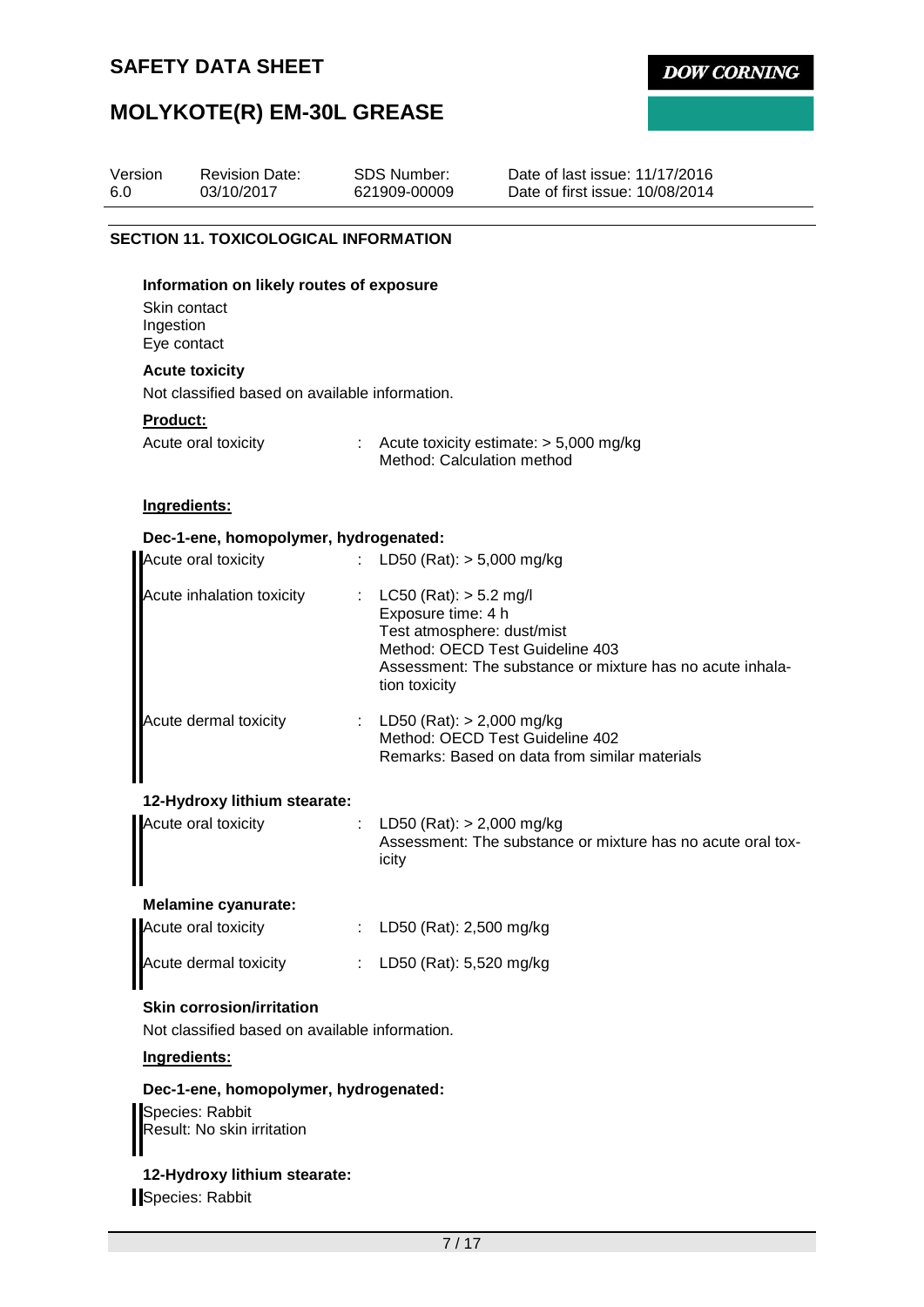

## **MOLYKOTE(R) EM-30L GREASE**

| Version<br>6.0                   | <b>Revision Date:</b><br>03/10/2017                                             | SDS Number:<br>621909-00009 | Date of last issue: 11/17/2016<br>Date of first issue: 10/08/2014 |  |  |  |  |  |
|----------------------------------|---------------------------------------------------------------------------------|-----------------------------|-------------------------------------------------------------------|--|--|--|--|--|
|                                  | Result: No skin irritation<br>Remarks: Based on data from similar materials     |                             |                                                                   |  |  |  |  |  |
|                                  | <b>Melamine cyanurate:</b>                                                      |                             |                                                                   |  |  |  |  |  |
|                                  | Species: Rabbit                                                                 |                             |                                                                   |  |  |  |  |  |
|                                  | Method: OECD Test Guideline 404                                                 |                             |                                                                   |  |  |  |  |  |
|                                  | Result: No skin irritation                                                      |                             |                                                                   |  |  |  |  |  |
|                                  | Serious eye damage/eye irritation                                               |                             |                                                                   |  |  |  |  |  |
|                                  | Not classified based on available information.                                  |                             |                                                                   |  |  |  |  |  |
| Ingredients:                     |                                                                                 |                             |                                                                   |  |  |  |  |  |
|                                  | Dec-1-ene, homopolymer, hydrogenated:                                           |                             |                                                                   |  |  |  |  |  |
|                                  | Species: Rabbit<br>Result: No eye irritation<br>Method: OECD Test Guideline 405 |                             |                                                                   |  |  |  |  |  |
|                                  | 12-Hydroxy lithium stearate:                                                    |                             |                                                                   |  |  |  |  |  |
|                                  | Species: Rabbit                                                                 |                             |                                                                   |  |  |  |  |  |
|                                  | Result: No eye irritation                                                       |                             |                                                                   |  |  |  |  |  |
|                                  | Remarks: Based on data from similar materials                                   |                             |                                                                   |  |  |  |  |  |
|                                  | <b>Melamine cyanurate:</b>                                                      |                             |                                                                   |  |  |  |  |  |
|                                  | Species: Rabbit                                                                 |                             |                                                                   |  |  |  |  |  |
|                                  | Result: No eye irritation<br>Method: OECD Test Guideline 405                    |                             |                                                                   |  |  |  |  |  |
|                                  |                                                                                 |                             |                                                                   |  |  |  |  |  |
|                                  | <b>Respiratory or skin sensitization</b>                                        |                             |                                                                   |  |  |  |  |  |
|                                  | <b>Skin sensitization</b>                                                       |                             |                                                                   |  |  |  |  |  |
|                                  | Not classified based on available information.                                  |                             |                                                                   |  |  |  |  |  |
| <b>Respiratory sensitization</b> |                                                                                 |                             |                                                                   |  |  |  |  |  |
|                                  | Not classified based on available information.                                  |                             |                                                                   |  |  |  |  |  |
| Ingredients:                     |                                                                                 |                             |                                                                   |  |  |  |  |  |
|                                  |                                                                                 |                             |                                                                   |  |  |  |  |  |

#### **Dec-1-ene, homopolymer, hydrogenated:**

Test Type: Maximization Test Routes of exposure: Skin contact Species: Guinea pig Method: OECD Test Guideline 406 Result: negative

#### **12-Hydroxy lithium stearate:**

Test Type: Local lymph node assay (LLNA) Routes of exposure: Skin contact Species: Mouse Method: OECD Test Guideline 429 Result: negative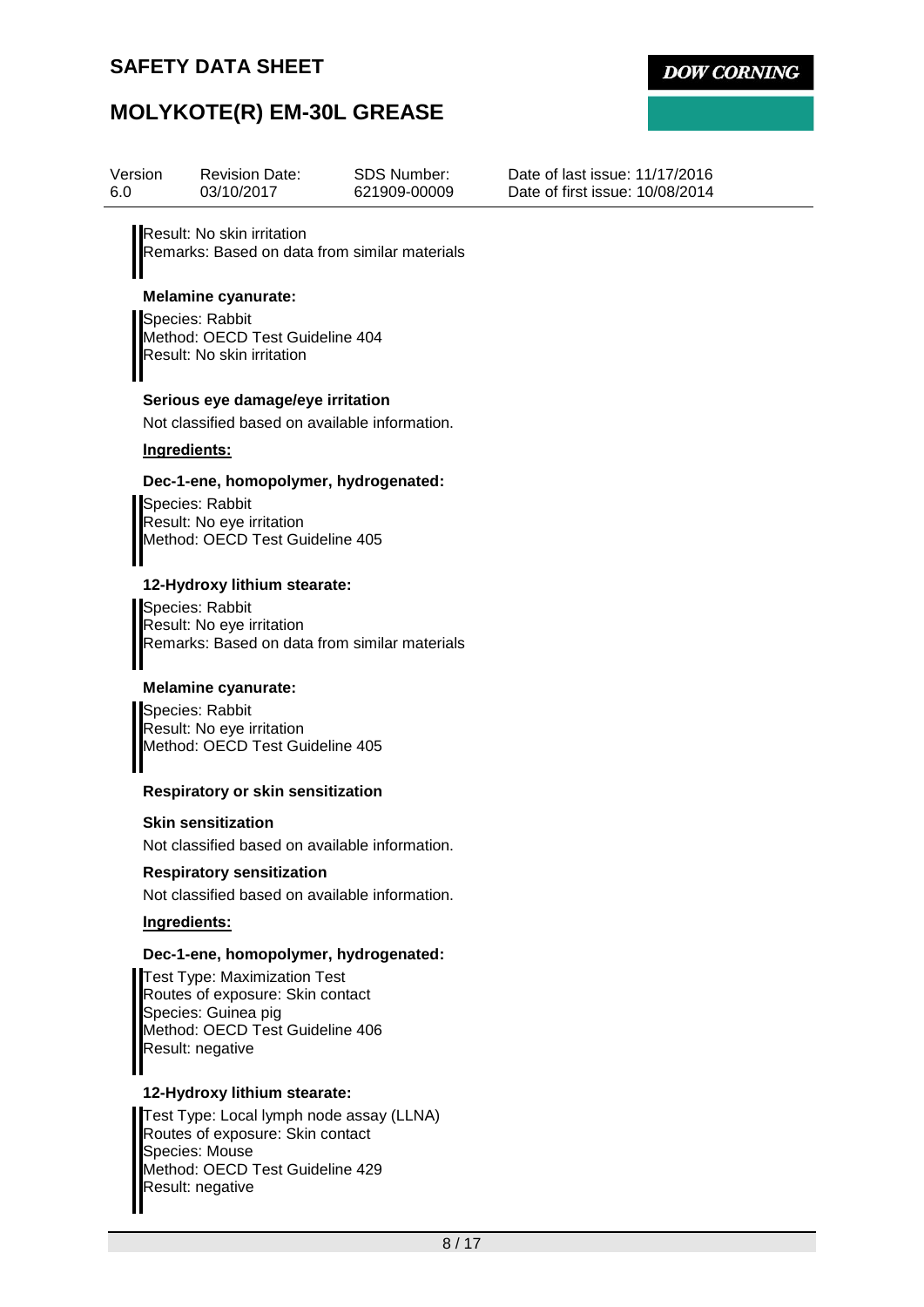**DOW CORNING** 

# **MOLYKOTE(R) EM-30L GREASE**

| Version<br>6.0 | <b>Revision Date:</b><br>03/10/2017                                                                                                                                                                                                                             | <b>SDS Number:</b><br>621909-00009                       | Date of last issue: 11/17/2016<br>Date of first issue: 10/08/2014                                                                                            |
|----------------|-----------------------------------------------------------------------------------------------------------------------------------------------------------------------------------------------------------------------------------------------------------------|----------------------------------------------------------|--------------------------------------------------------------------------------------------------------------------------------------------------------------|
|                | <b>Melamine cyanurate:</b><br>Test Type: Maximization Test<br>Routes of exposure: Skin contact<br>Species: Guinea pig<br>Method: OECD Test Guideline 406<br>Result: negative<br><b>Germ cell mutagenicity</b><br>Not classified based on available information. |                                                          |                                                                                                                                                              |
| Ingredients:   |                                                                                                                                                                                                                                                                 |                                                          |                                                                                                                                                              |
|                | Dec-1-ene, homopolymer, hydrogenated:                                                                                                                                                                                                                           |                                                          |                                                                                                                                                              |
|                | Genotoxicity in vitro                                                                                                                                                                                                                                           | Result: negative                                         | Test Type: Bacterial reverse mutation assay (AMES)<br>Method: OECD Test Guideline 471                                                                        |
|                | <b>Melamine cyanurate:</b>                                                                                                                                                                                                                                      |                                                          |                                                                                                                                                              |
|                | Genotoxicity in vitro                                                                                                                                                                                                                                           | Result: negative                                         | Test Type: Bacterial reverse mutation assay (AMES)<br>Method: OECD Test Guideline 471                                                                        |
|                | Genotoxicity in vivo                                                                                                                                                                                                                                            | cytogenetic assay)<br>Species: Mouse<br>Result: negative | Test Type: Mammalian erythrocyte micronucleus test (in vivo<br>Application Route: Intraperitoneal injection<br>Remarks: Based on data from similar materials |
|                | Carcinogenicity                                                                                                                                                                                                                                                 |                                                          |                                                                                                                                                              |
|                | Not classified based on available information.                                                                                                                                                                                                                  |                                                          |                                                                                                                                                              |
| Ingredients:   |                                                                                                                                                                                                                                                                 |                                                          |                                                                                                                                                              |
|                | <b>Melamine cyanurate:</b><br>Species: Mouse<br>Application Route: Ingestion<br>Exposure time: 103 weeks<br>Result: negative<br>Remarks: Based on data from similar materials                                                                                   |                                                          |                                                                                                                                                              |
| <b>IARC</b>    |                                                                                                                                                                                                                                                                 | human carcinogen by IARC.                                | No ingredient of this product present at levels greater than or<br>equal to 0.1% is identified as probable, possible or confirmed                            |
| <b>OSHA</b>    |                                                                                                                                                                                                                                                                 |                                                          | No component of this product present at levels greater than or<br>equal to 0.1% is on OSHA's list of regulated carcinogens.                                  |
| <b>NTP</b>     |                                                                                                                                                                                                                                                                 | by NTP.                                                  | No ingredient of this product present at levels greater than or<br>equal to 0.1% is identified as a known or anticipated carcinogen                          |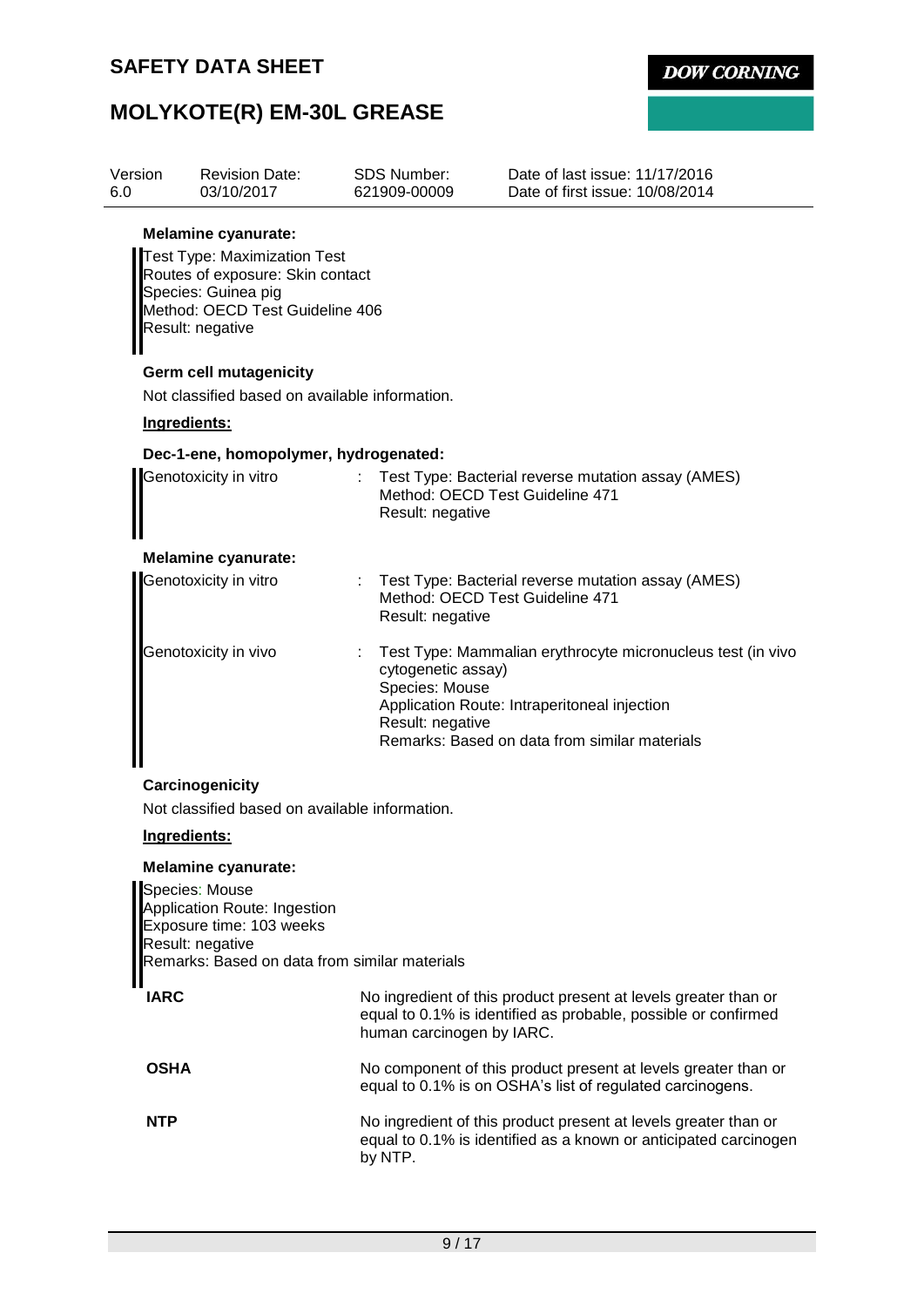**DOW CORNING** 

### **MOLYKOTE(R) EM-30L GREASE**

| Version<br>6.0                                                                                                                                                                                                                      | <b>Revision Date:</b><br>03/10/2017            |  | SDS Number:<br>621909-00009                                                                                               | Date of last issue: 11/17/2016<br>Date of first issue: 10/08/2014 |  |  |
|-------------------------------------------------------------------------------------------------------------------------------------------------------------------------------------------------------------------------------------|------------------------------------------------|--|---------------------------------------------------------------------------------------------------------------------------|-------------------------------------------------------------------|--|--|
| <b>Reproductive toxicity</b><br>Not classified based on available information.<br>Ingredients:<br>Dec-1-ene, homopolymer, hydrogenated:                                                                                             |                                                |  |                                                                                                                           |                                                                   |  |  |
|                                                                                                                                                                                                                                     |                                                |  |                                                                                                                           |                                                                   |  |  |
|                                                                                                                                                                                                                                     | Effects on fertility                           |  | Test Type: One-generation reproduction toxicity study<br>Species: Rat<br>Application Route: Ingestion<br>Result: negative |                                                                   |  |  |
|                                                                                                                                                                                                                                     | <b>Melamine cyanurate:</b>                     |  |                                                                                                                           |                                                                   |  |  |
| Effects on fetal development<br>Test Type: Embryo-fetal development<br>- 11<br>Species: Rat<br>Application Route: Ingestion<br>Method: OECD Test Guideline 414<br>Result: negative<br>Remarks: Based on data from similar materials |                                                |  |                                                                                                                           |                                                                   |  |  |
|                                                                                                                                                                                                                                     | <b>STOT-single exposure</b>                    |  |                                                                                                                           |                                                                   |  |  |
|                                                                                                                                                                                                                                     | Not classified based on available information. |  |                                                                                                                           |                                                                   |  |  |

#### **STOT-repeated exposure**

May cause damage to organs (Kidney) through prolonged or repeated exposure if swallowed.

#### **Ingredients:**

#### **12-Hydroxy lithium stearate:**

Routes of exposure: Ingestion Assessment: No significant health effects observed in animals at concentrations of 100 mg/kg bw or less.

#### **Melamine cyanurate:**

Routes of exposure: Ingestion Target Organs: Kidney Assessment: Shown to produce significant health effects in animals at concentrations of >10 to 100 mg/kg bw.

#### **Repeated dose toxicity**

#### **Ingredients:**

#### **Dec-1-ene, homopolymer, hydrogenated:**

Species: Rat NOAEL: 4,159.4 mg/kg Application Route: Ingestion Exposure time: 91 Days

#### **12-Hydroxy lithium stearate:**

Species: Rat NOAEL: > 88 mg/kg Application Route: Ingestion Exposure time: 90 Days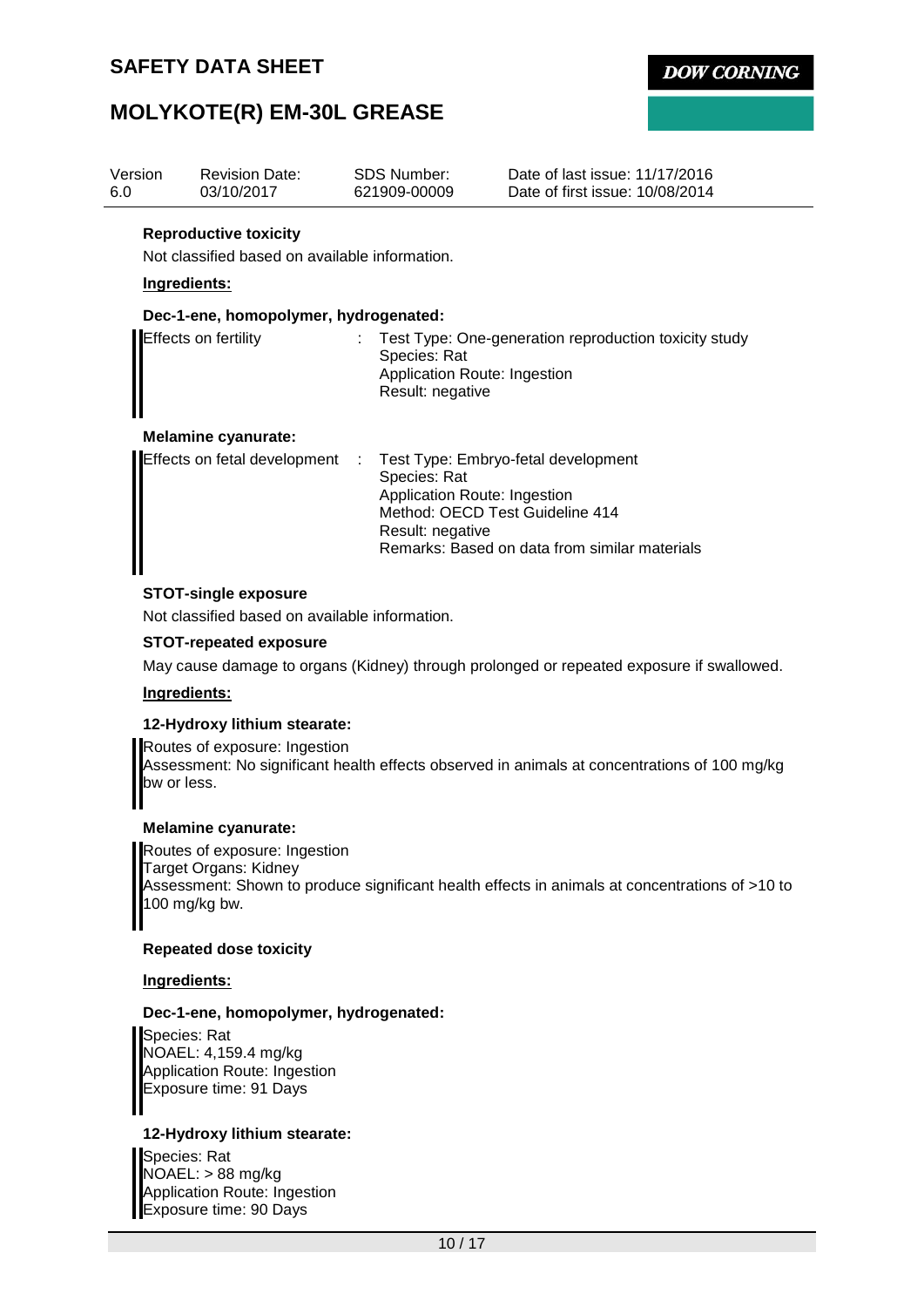

### **MOLYKOTE(R) EM-30L GREASE**

| Version | <b>Revision Date:</b>      | SDS Number:  | Date of last issue: 11/17/2016  |
|---------|----------------------------|--------------|---------------------------------|
| 6.0     | 03/10/2017                 | 621909-00009 | Date of first issue: 10/08/2014 |
|         | <b>Melamine cyanurate:</b> |              |                                 |

Species: Rat NOAEL: 20 mg/kg Application Route: Ingestion Exposure time: 7 Days

#### **Aspiration toxicity**

Not classified based on available information.

#### **Ingredients:**

#### **Dec-1-ene, homopolymer, hydrogenated:**

The substance or mixture is known to cause human aspiration toxicity hazards or has to be regarded as if it causes a human aspiration toxicity hazard.

#### **SECTION 12. ECOLOGICAL INFORMATION**

#### **Ecotoxicity**

#### **Ingredients:**

#### **Dec-1-ene, homopolymer, hydrogenated:**

| Toxicity to fish                                                                 |   | LL50 (Oncorhynchus mykiss (rainbow trout)): $> 1,000$ mg/l<br>Exposure time: 96 h<br>Test substance: Water Accommodated Fraction                                                     |
|----------------------------------------------------------------------------------|---|--------------------------------------------------------------------------------------------------------------------------------------------------------------------------------------|
| Toxicity to daphnia and other :<br>aquatic invertebrates                         |   | EL50 (Daphnia magna (Water flea)): > 1,000 mg/l<br>Exposure time: 48 h<br>Test substance: Water Accommodated Fraction<br>Method: OECD Test Guideline 202                             |
| Toxicity to algae                                                                |   | EL50 (Scenedesmus capricornutum (fresh water algae)): ><br>1,000 mg/l<br>Exposure time: 72 h<br>Test substance: Water Accommodated Fraction<br>Method: OECD Test Guideline 201       |
|                                                                                  |   | NOELR (Scenedesmus capricornutum (fresh water algae)):<br>1,000 mg/l<br>Exposure time: 72 h<br><b>Test substance: Water Accommodated Fraction</b><br>Method: OECD Test Guideline 201 |
| Toxicity to daphnia and other :<br>aquatic invertebrates (Chron-<br>ic toxicity) |   | NOELR (Daphnia magna (Water flea)): 125 mg/l<br>Exposure time: 21 d<br>Test substance: Water Accommodated Fraction<br>Method: OECD Test Guideline 211                                |
| Toxicity to microorganisms                                                       | ÷ | NOEC: 2 mg/l<br>Exposure time: 28 d<br>Method: OECD Test Guideline 301D                                                                                                              |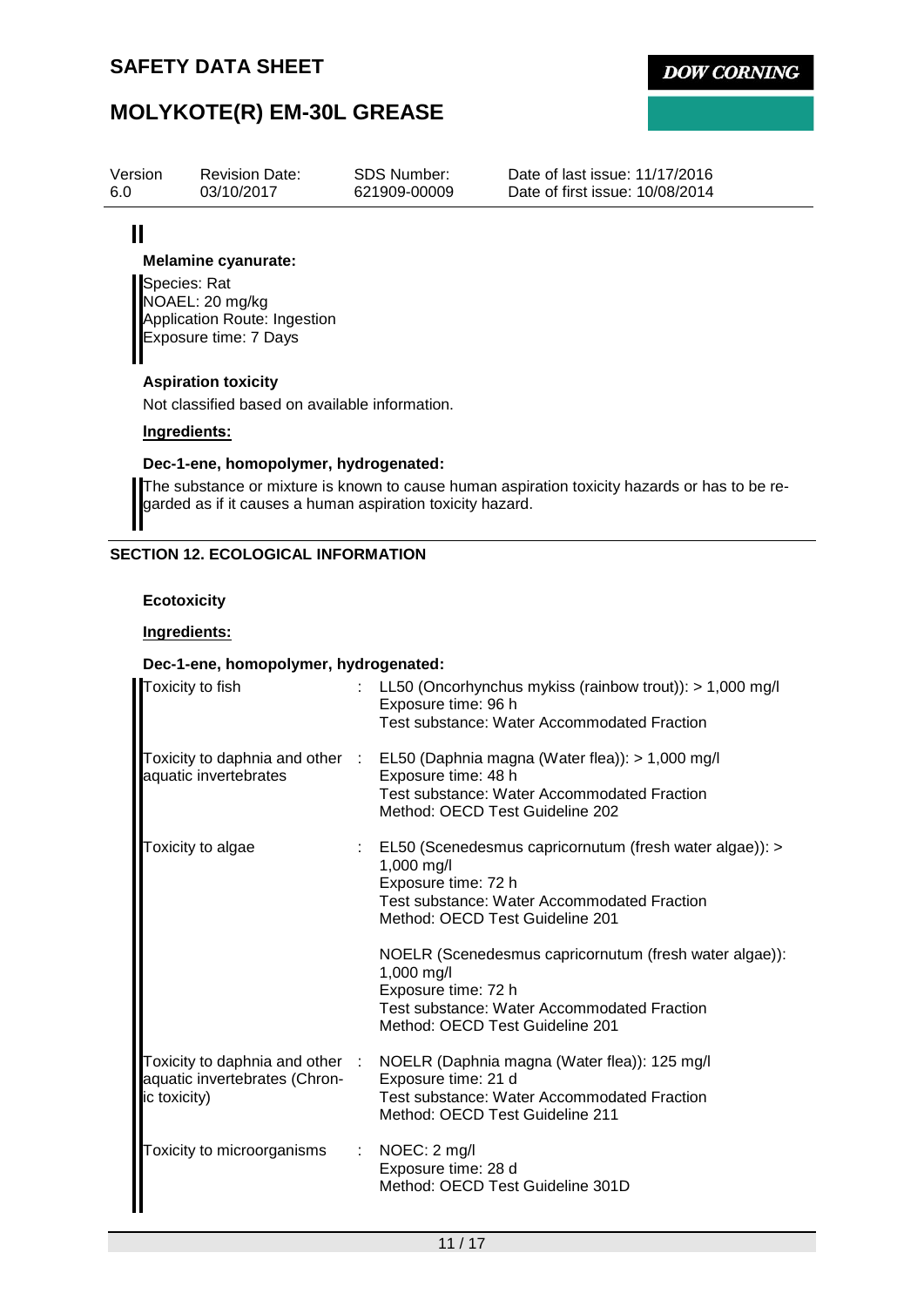**DOW CORNING** 

# **MOLYKOTE(R) EM-30L GREASE**

| Version<br>6.0   | <b>Revision Date:</b><br>03/10/2017   |                            | SDS Number:<br>621909-00009                                                      | Date of last issue: 11/17/2016<br>Date of first issue: 10/08/2014                                                                |
|------------------|---------------------------------------|----------------------------|----------------------------------------------------------------------------------|----------------------------------------------------------------------------------------------------------------------------------|
|                  | 12-Hydroxy lithium stearate:          |                            |                                                                                  |                                                                                                                                  |
| Toxicity to fish |                                       |                            | Exposure time: 96 h<br>Method: OECD Test Guideline 203                           | : LL50 (Oncorhynchus mykiss (rainbow trout)): > 100 mg/l                                                                         |
|                  | aquatic invertebrates                 |                            | Exposure time: 48 h<br>Method: OECD Test Guideline 202                           | Toxicity to daphnia and other : EL50 (Daphnia magna (Water flea)): > 100 mg/l                                                    |
|                  | Toxicity to algae                     |                            | 100 mg/l<br>Exposure time: 72 h<br>Method: OECD Test Guideline 201               | NOELR (Pseudokirchneriella subcapitata (green algae)): >                                                                         |
|                  | <b>Melamine cyanurate:</b>            |                            |                                                                                  |                                                                                                                                  |
| Toxicity to fish |                                       |                            | Exposure time: 96 h<br>Method: OECD Test Guideline 203                           | : LC50 (Danio rerio (zebra fish)): $> 10,000$ mg/l                                                                               |
|                  | aquatic invertebrates                 |                            | Exposure time: 48 h                                                              | Toxicity to daphnia and other : EC50 (Daphnia magna (Water flea)): > 1,000 mg/l<br>Remarks: Based on data from similar materials |
|                  | Toxicity to algae                     | ÷.                         | mg/l<br>Exposure time: 96 h                                                      | EC50 (Pseudokirchneriella subcapitata (green algae)): 325<br>Remarks: Based on data from similar materials                       |
| icity)           | Toxicity to fish (Chronic tox-        |                            | Exposure time: 28 d                                                              | : NOEC (Oncorhynchus mykiss (rainbow trout)): 1,500 mg/l<br>Remarks: Based on data from similar materials                        |
|                  | Toxicity to microorganisms            | $\mathcal{L}^{\text{max}}$ | $EC50:$ > 10,000 mg/l<br>Exposure time: 3 h<br>Method: OECD Test Guideline 209   |                                                                                                                                  |
|                  | <b>Persistence and degradability</b>  |                            |                                                                                  |                                                                                                                                  |
| Ingredients:     |                                       |                            |                                                                                  |                                                                                                                                  |
|                  | Dec-1-ene, homopolymer, hydrogenated: |                            |                                                                                  |                                                                                                                                  |
|                  | Biodegradability                      |                            | Result: Not readily biodegradable.<br>Biodegradation: 2 %<br>Exposure time: 28 d | Method: OECD Test Guideline 301D                                                                                                 |
|                  | 12-Hydroxy lithium stearate:          |                            |                                                                                  |                                                                                                                                  |

| Biodegradability | Result: Readily biodegradable.   |
|------------------|----------------------------------|
|                  | Biodegradation: 78 %             |
|                  | Exposure time: 28 d              |
|                  | Method: OECD Test Guideline 301C |
|                  |                                  |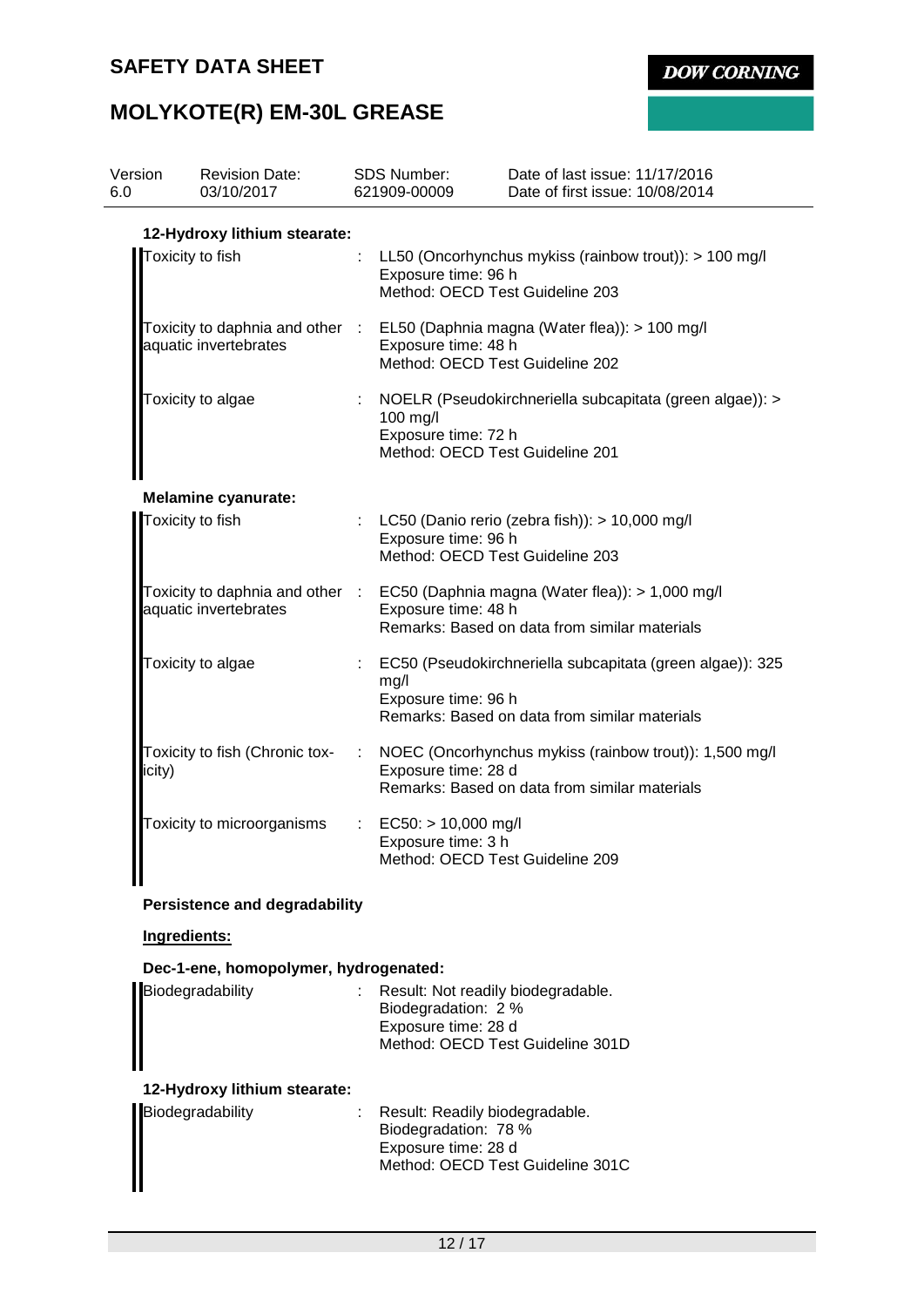**DOW CORNING** 

# **MOLYKOTE(R) EM-30L GREASE**

| Version<br>6.0 | <b>Revision Date:</b><br>03/10/2017                                |                           | <b>SDS Number:</b><br>621909-00009                                               | Date of last issue: 11/17/2016<br>Date of first issue: 10/08/2014                 |
|----------------|--------------------------------------------------------------------|---------------------------|----------------------------------------------------------------------------------|-----------------------------------------------------------------------------------|
|                | <b>Melamine cyanurate:</b><br>Biodegradability                     | $\mathbb{Z}^{\mathbb{Z}}$ | Result: Not readily biodegradable.<br>Biodegradation: 3 %<br>Exposure time: 28 d | Method: OECD Test Guideline 301B<br>Remarks: Based on data from similar materials |
|                | <b>Bioaccumulative potential</b>                                   |                           |                                                                                  |                                                                                   |
| Ingredients:   |                                                                    |                           |                                                                                  |                                                                                   |
| octanol/water  | Dec-1-ene, homopolymer, hydrogenated:<br>Partition coefficient: n- | t.                        | log Pow: > 6.5                                                                   |                                                                                   |
|                | <b>Melamine cyanurate:</b>                                         |                           |                                                                                  |                                                                                   |
|                | Bioaccumulation                                                    | ÷.                        | Species: Cyprinus carpio (Carp)<br>Bioconcentration factor (BCF): < 3.8          | Remarks: Based on data from similar materials                                     |
| octanol/water  | Partition coefficient: n-                                          | ÷.                        | log Pow: -2.28                                                                   |                                                                                   |
|                | <b>Mobility in soil</b>                                            |                           |                                                                                  |                                                                                   |
|                | No data available                                                  |                           |                                                                                  |                                                                                   |
|                | Other adverse effects<br>No data available                         |                           |                                                                                  |                                                                                   |
|                | <b>SECTION 13. DISPOSAL CONSIDERATIONS</b>                         |                           |                                                                                  |                                                                                   |

| <b>Disposal methods</b>                          |    |                                                                                                                                                                |
|--------------------------------------------------|----|----------------------------------------------------------------------------------------------------------------------------------------------------------------|
| Resource Conservation and<br>Recovery Act (RCRA) | ÷. | This product has been evaluated for RCRA characteristics<br>and does not meet the criteria of hazardous waste if discarded<br>in its purchased form.           |
| Waste from residues                              |    | Dispose of in accordance with local regulations.                                                                                                               |
| Contaminated packaging                           |    | Empty containers should be taken to an approved waste<br>handling site for recycling or disposal.<br>If not otherwise specified: Dispose of as unused product. |

#### **SECTION 14. TRANSPORT INFORMATION**

#### **International Regulations**

#### **UNRTDG**

Not regulated as a dangerous good

#### **IATA-DGR**

Not regulated as a dangerous good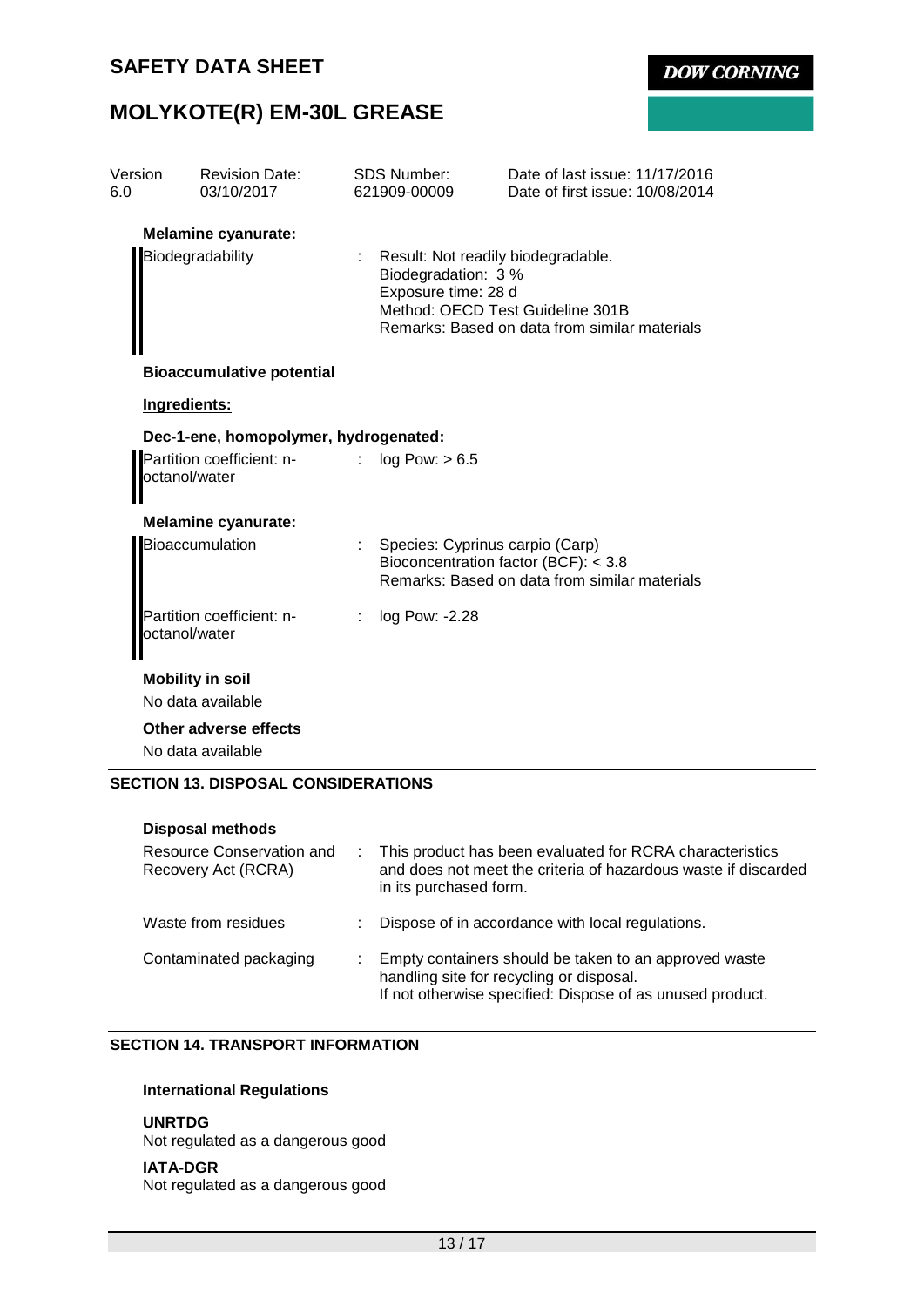**DOW CORNING** 

### **MOLYKOTE(R) EM-30L GREASE**

| Version | <b>Revision Date:</b> | SDS Number:  | Date of last issue: 11/17/2016  |
|---------|-----------------------|--------------|---------------------------------|
| 6.0     | 03/10/2017            | 621909-00009 | Date of first issue: 10/08/2014 |

#### **IMDG-Code**

Not regulated as a dangerous good

#### **Transport in bulk according to Annex II of MARPOL 73/78 and the IBC Code**

Not applicable for product as supplied.

**Domestic regulation**

**49 CFR**

Not regulated as a dangerous good

#### **SECTION 15. REGULATORY INFORMATION**

#### **EPCRA - Emergency Planning and Community Right-to-Know**

#### **CERCLA Reportable Quantity**

| Ingredients | CAS-No.  |       | Component RQ   Calculated product RQ |
|-------------|----------|-------|--------------------------------------|
|             |          | (lbs) | (lbs)                                |
| Phenol      | 108-95-2 | 1000  |                                      |

\*: Calculated RQ exceeds reasonably attainable upper limit.

#### **SARA 304 Extremely Hazardous Substances Reportable Quantity**

| Ingredients | CAS-No.  |       | Component RQ   Calculated product RQ |
|-------------|----------|-------|--------------------------------------|
|             |          | (lbs) | (lbs)                                |
| Phenol      | 108-95-2 | 1000  |                                      |

\*: Calculated RQ exceeds reasonably attainable upper limit.

#### **SARA 302 Extremely Hazardous Substances Threshold Planning Quantity**

This material does not contain any components with a section 302 EHS TPQ.

| SARA 311/312 Hazards |  | <b>Chronic Health Hazard</b> |
|----------------------|--|------------------------------|
|----------------------|--|------------------------------|

**SARA 313** : This material does not contain any chemical components with known CAS numbers that exceed the threshold (De Minimis) reporting levels established by SARA Title III, Section 313.

#### **US State Regulations**

#### **Pennsylvania Right To Know**

| 1-Dodecene, polymer with 1-decene, hydrogenated | 151006-60-9 |
|-------------------------------------------------|-------------|
| Dec-1-ene, homopolymer, hydrogenated            | 68037-01-4  |
| 12-Hydroxy lithium stearate                     | 7620-77-1   |
| Melamine cyanurate                              | 37640-57-6  |
| Polytetrafluoroethylene                         | 9002-84-0   |
| Melamine                                        | 108-78-1    |

#### **California Prop. 65**

WARNING! This product contains a chemical known in the State of California to cause cancer. Formaldehyde 50-00-0 Ethylbenzene 100-41-4

WARNING: This product contains a chemical known in the State of California to cause birth defects or other reproductive harm. 108-88-3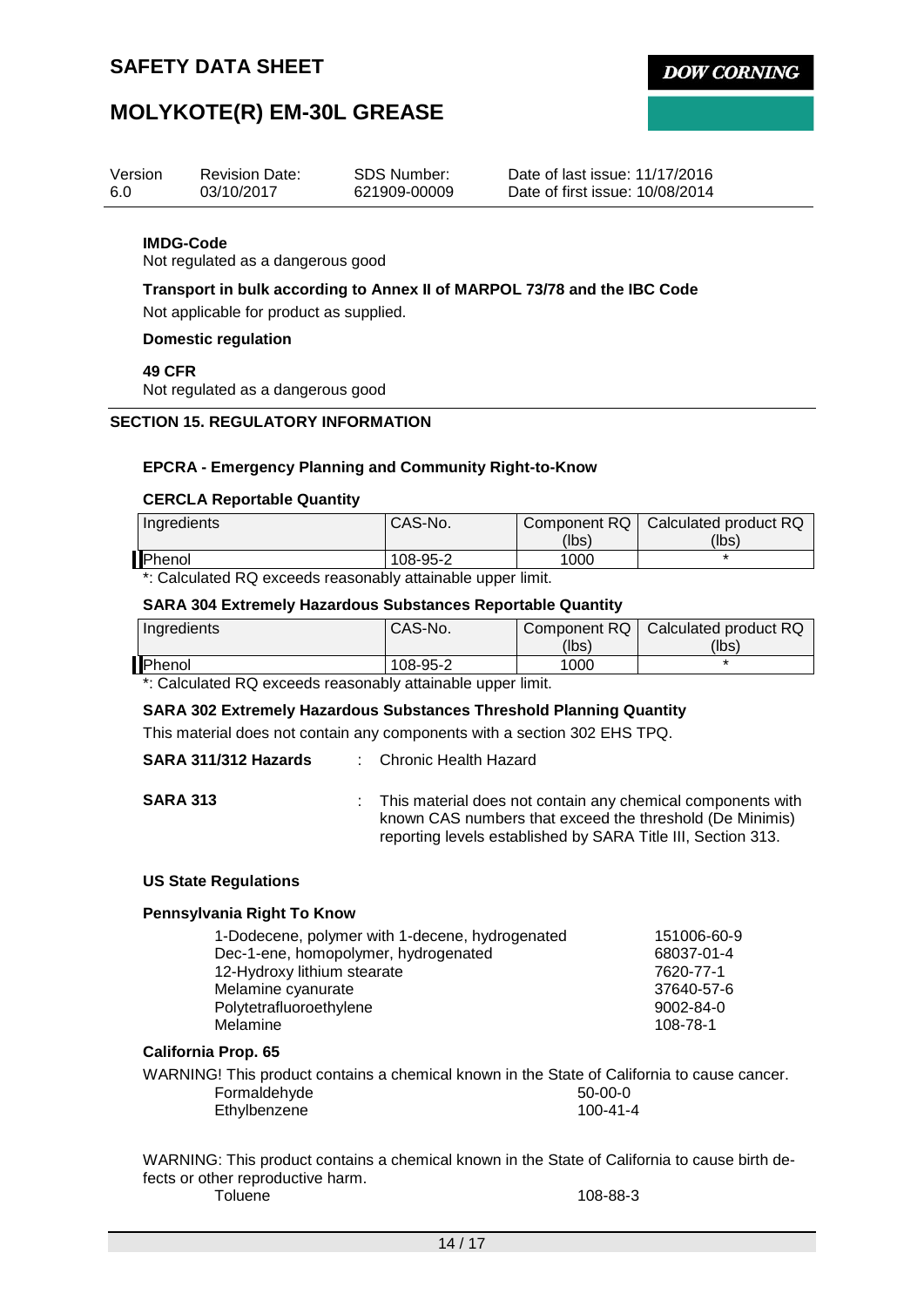**DOW CORNING** 

## **MOLYKOTE(R) EM-30L GREASE**

| Version<br>6.0 | <b>Revision Date:</b><br>03/10/2017                                        | <b>SDS Number:</b><br>621909-00009 | Date of last issue: 11/17/2016<br>Date of first issue: 10/08/2014                                                                                                                                                                                                                                   |
|----------------|----------------------------------------------------------------------------|------------------------------------|-----------------------------------------------------------------------------------------------------------------------------------------------------------------------------------------------------------------------------------------------------------------------------------------------------|
|                | The ingredients of this product are reported in the following inventories: |                                    |                                                                                                                                                                                                                                                                                                     |
|                | <b>NZIoC</b>                                                               | All ingredients listed or exempt.  |                                                                                                                                                                                                                                                                                                     |
|                | <b>REACH</b>                                                               | representative/local office.       | For purchases from Dow Corning EU legal entities, all<br>ingredients are currently pre/registered or exempt under<br>REACH. Please refer to section 1 for recommended uses. For<br>purchases from non-EU Dow Corning legal entities with the<br>intention to export into EEA please contact your DC |
|                | TSCA                                                                       | exemption.                         | All chemical substances in this product are either listed on the<br>TSCA Inventory or are in compliance with a TSCA Inventory                                                                                                                                                                       |
|                | <b>PICCS</b>                                                               | All ingredients listed or exempt.  |                                                                                                                                                                                                                                                                                                     |
|                | KECI                                                                       |                                    | All ingredients listed, exempt or notified.                                                                                                                                                                                                                                                         |
|                | <b>IECSC</b>                                                               | All ingredients listed or exempt.  |                                                                                                                                                                                                                                                                                                     |
|                | <b>AICS</b>                                                                | All ingredients listed or exempt.  |                                                                                                                                                                                                                                                                                                     |
|                | <b>DSL</b>                                                                 |                                    | All chemical substances in this product comply with the CEPA<br>1999 and NSNR and are on or exempt from listing on the<br>Canadian Domestic Substances List (DSL).                                                                                                                                  |
|                | ENCS/ISHL                                                                  | inventory listing.                 | All components are listed on ENCS/ISHL or exempted from                                                                                                                                                                                                                                             |
|                | <b>TCSI</b>                                                                | All ingredients listed or exempt.  |                                                                                                                                                                                                                                                                                                     |

### **SECTION 16. OTHER INFORMATION**





| <b>HEALTH</b>          | 0 |
|------------------------|---|
| <b>FLAMMABILITY</b>    |   |
| <b>PHYSICAL HAZARD</b> | Π |

HMIS® ratings are based on a 0-4 rating scale, with 0 representing minimal hazards or risks, and 4 representing significant hazards or risks. The "\*" represents a chronic hazard, while the "/" represents the absence of a chronic hazard.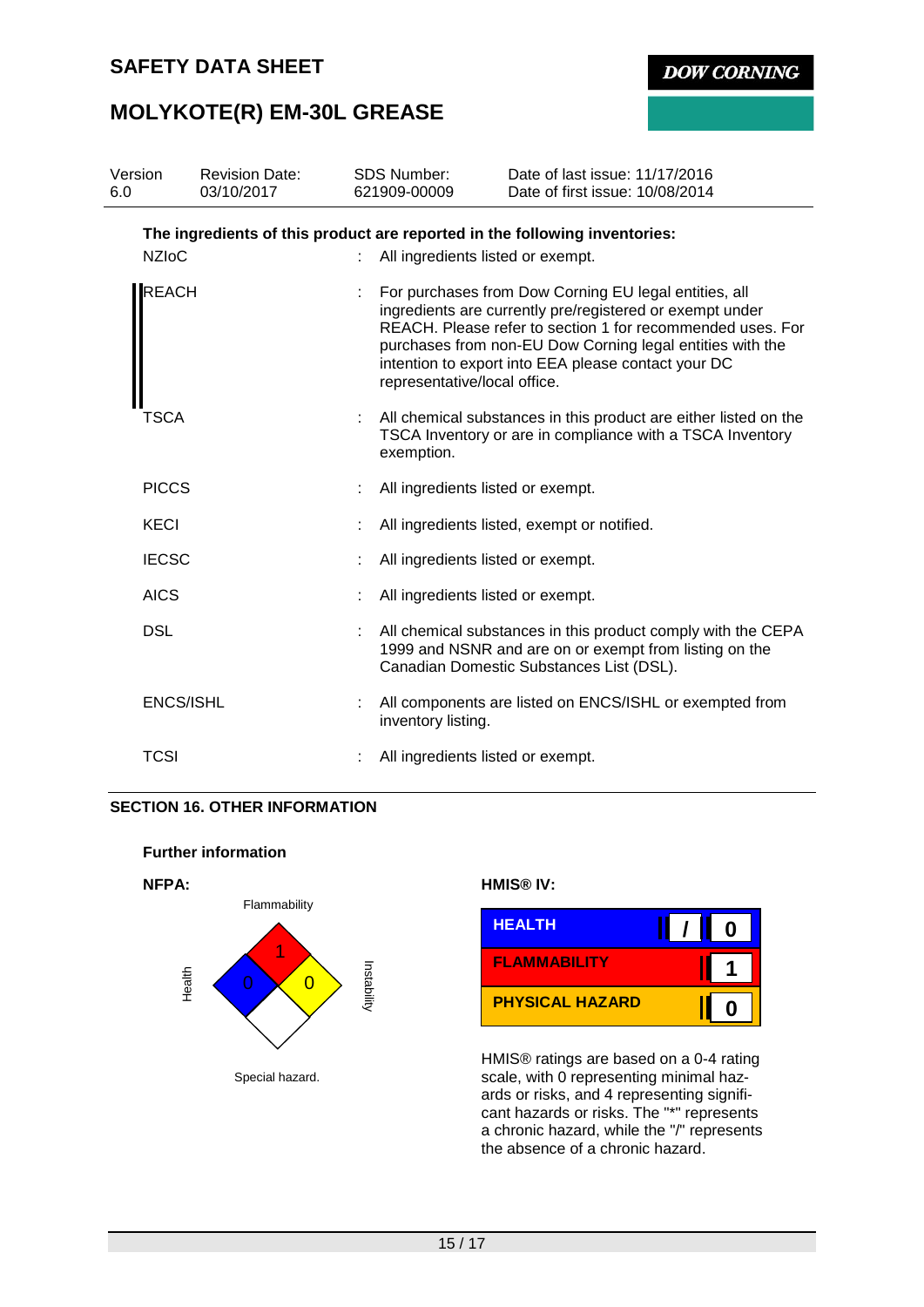**DOW CORNING** 

### **MOLYKOTE(R) EM-30L GREASE**

| Version | <b>Revision Date:</b> | SDS Number:  | Date of last issue: 11/17/2016  |
|---------|-----------------------|--------------|---------------------------------|
| 6.0     | 03/10/2017            | 621909-00009 | Date of first issue: 10/08/2014 |

#### **Full text of other abbreviations**

| ACGIH       | : USA. ACGIH Threshold Limit Values (TLV) |
|-------------|-------------------------------------------|
| ACGIH / TWA | 8-hour, time-weighted average             |

AICS - Australian Inventory of Chemical Substances; ASTM - American Society for the Testing of Materials; bw - Body weight; CERCLA - Comprehensive Environmental Response, Compensation, and Liability Act; CMR - Carcinogen, Mutagen or Reproductive Toxicant; DIN - Standard of the German Institute for Standardisation; DOT - Department of Transportation; DSL - Domestic Substances List (Canada); ECx - Concentration associated with x% response; EHS - Extremely Hazardous Substance; ELx - Loading rate associated with x% response; EmS - Emergency Schedule; ENCS - Existing and New Chemical Substances (Japan); ErCx - Concentration associated with x% growth rate response; ERG - Emergency Response Guide; GHS - Globally Harmonized System; GLP - Good Laboratory Practice; HMIS - Hazardous Materials Identification System; IARC - International Agency for Research on Cancer; IATA - International Air Transport Association; IBC - International Code for the Construction and Equipment of Ships carrying Dangerous Chemicals in Bulk; IC50 - Half maximal inhibitory concentration; ICAO - International Civil Aviation Organization; IECSC - Inventory of Existing Chemical Substances in China; IMDG - International Maritime Dangerous Goods; IMO - International Maritime Organization; ISHL - Industrial Safety and Health Law (Japan); ISO - International Organisation for Standardization; KECI - Korea Existing Chemicals Inventory; LC50 - Lethal Concentration to 50 % of a test population; LD50 - Lethal Dose to 50% of a test population (Median Lethal Dose); MARPOL - International Convention for the Prevention of Pollution from Ships; MSHA - Mine Safety and Health Administration; n.o.s. - Not Otherwise Specified; NFPA - National Fire Protection Association; NO(A)EC - No Observed (Adverse) Effect Concentration; NO(A)EL - No Observed (Adverse) Effect Level; NOELR - No Observable Effect Loading Rate; NTP - National Toxicology Program; NZIoC - New Zealand Inventory of Chemicals; OECD - Organization for Economic Co-operation and Development; OPPTS - Office of Chemical Safety and Pollution Prevention; PBT - Persistent, Bioaccumulative and Toxic substance; PICCS - Philippines Inventory of Chemicals and Chemical Substances; (Q)SAR - (Quantitative) Structure Activity Relationship; RCRA - Resource Conservation and Recovery Act; REACH - Regulation (EC) No 1907/2006 of the European Parliament and of the Council concerning the Registration, Evaluation, Authorisation and Restriction of Chemicals; RQ - Reportable Quantity; SADT - Self-Accelerating Decomposition Temperature; SARA - Superfund Amendments and Reauthorization Act; SDS - Safety Data Sheet; TCSI - Taiwan Chemical Substance Inventory; TSCA - Toxic Substances Control Act (United States); UN - United Nations; UNRTDG - United Nations Recommendations on the Transport of Dangerous Goods; vPvB - Very Persistent and Very Bioaccumulative

| Sources of key data used to | Internal technical data, data from raw material SDSs, OECD |
|-----------------------------|------------------------------------------------------------|
| compile the Material Safety | eChem Portal search results and European Chemicals Agen-   |
| Data Sheet                  | cy, http://echa.europa.eu/                                 |

Revision Date : 03/10/2017

Items where changes have been made to the previous version are highlighted in the body of this document by two vertical lines.

The information provided in this Safety Data Sheet is correct to the best of our knowledge, information and belief at the date of its publication. The information is designed only as a guidance for safe handling, use, processing, storage, transportation, disposal and release and shall not be considered a warranty or quality specification of any type. The information provided relates only to the specific material identified at the top of this SDS and may not be valid when the SDS material is used in combination with any other materials or in any process, unless specified in the text. Material users should review the information and recommendations in the specific